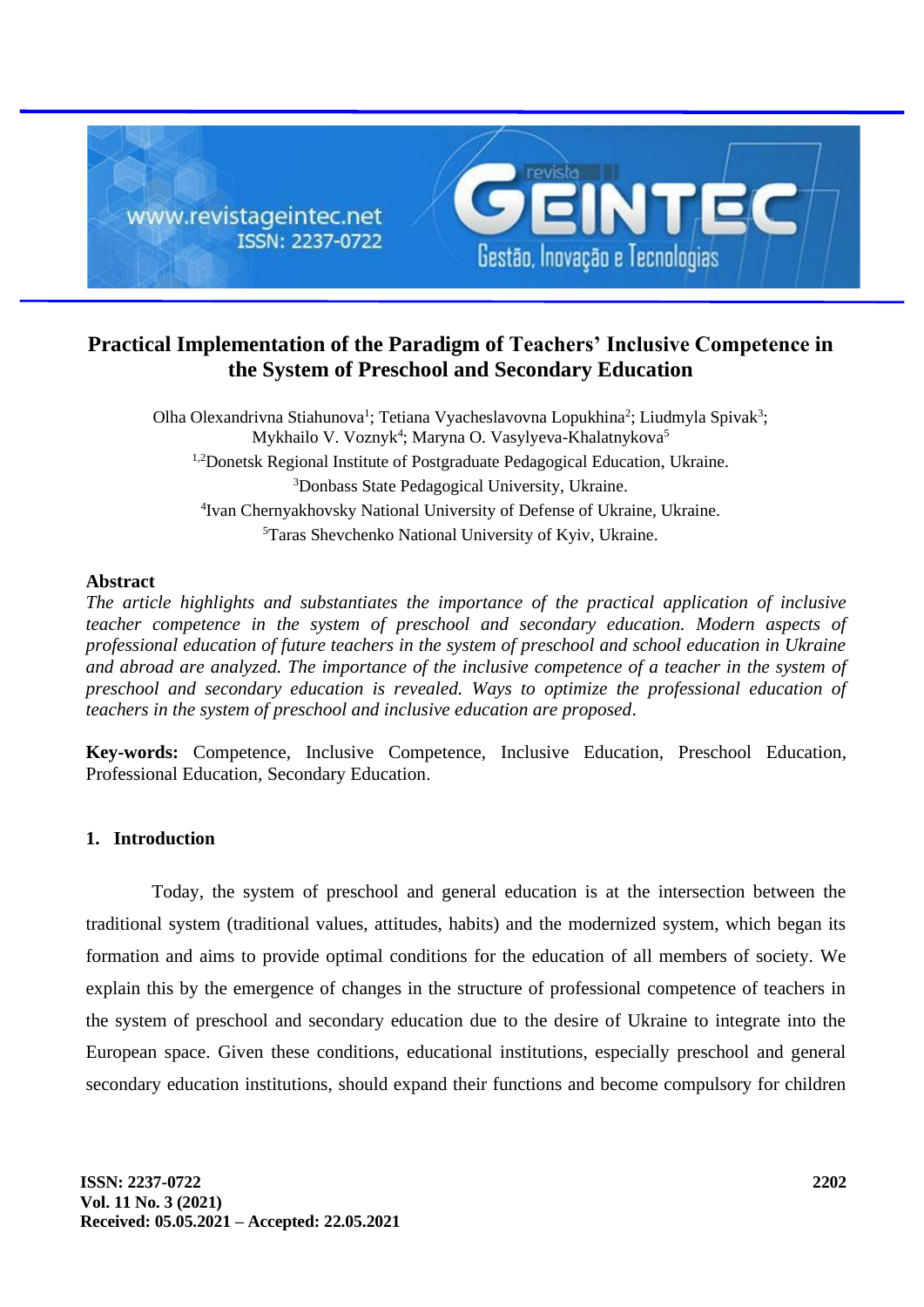to attend. Of particular note is the need to improve the system of secondary education, in particular, taking into account the opportunities for socialization of children with disabilities [13].

The concepts of "competence", "competence", "competent", "key competencies", etc., according to Ukrainian scientists [8], appeared in the domestic pedagogical lexicon not as a result of self-development, but borrowed from foreign pedagogy. Based on various competencies of education (competence - based education - CEE), began to take shape in the United States in the 70s of last century, in particular in the field of business. This was due to the problem of determining the qualities of the future employee, which later became known as competencies. They were considered as independent universal components of any professional activity influencing its successful realization [6; 7]. And from the late 80's - early 90 years of XX century, first in the United States and later in other countries, the study of best practices of teachers began to be associated with the definition of competence as a specific educational outcome. [10; 18; 22; 23].

Ukrainian and foreign scientists study the problem in different directions: interpretation of the concept of "professional competence" as a complex multidimensional phenomenon (V. Adolf, A. Aleksyuk, O. Belkin, M. Voloshin, I. Zyazyun, B. Elkonin, N. Nychkalo, G. Tereshchuk); determination of professional and pedagogical competence of a teacher (O. Kozyrev, N. Kuzmin, V. Lozova, A. Markov, R. Pakhomov); modeling of the process of its formation (O. Dakhin, N. Kuzmina, V. Serikov, M. Choshanov, O. Shiyan); disclosure of its content (V. Bondar, V. Bezdukhov, A. Markova, J. Kodlyuk, Y. Tatur) [21].

The issue of introducing inclusive education in Ukraine has become relevant for many researchers in recent years. In particular, the following problems are studied: general aspects of the organization of inclusive educational space (V. Zasenko, A. Kolupaeva, T. Sak, N. Slobodyanyuk, N. Sofiy) preschool inclusion (I. Biletska, L. Biletska, O. Zavalnyuk); some aspects of preparation of the future primary school teacher to work with students with special needs (V. Bondar, L. Grechko, M. Matveeva, S. Mironova, N. Nazarova, V. Sinyova, L. Shipitsyna); professional training of teachers to work in an inclusive education (I. Demchenko, E. Yusupova); organization of educational and correctional support in an inclusive classroom (O. Kulyk, S. Litovchenko, Y. Naida, I. Suprun, O. Taranchenko, V. Schneider, G. Finko,) and others.

The concept "competence" (*lat*. competens – appropriate, capable) is seen as the acquisition of knowledge in a particular professional field. Under the professional competence of a teacher of preschool and secondary education, we understand the system of personal capabilities of the teacher, which allow you to independently and effectively perform professional activities [14]. That is why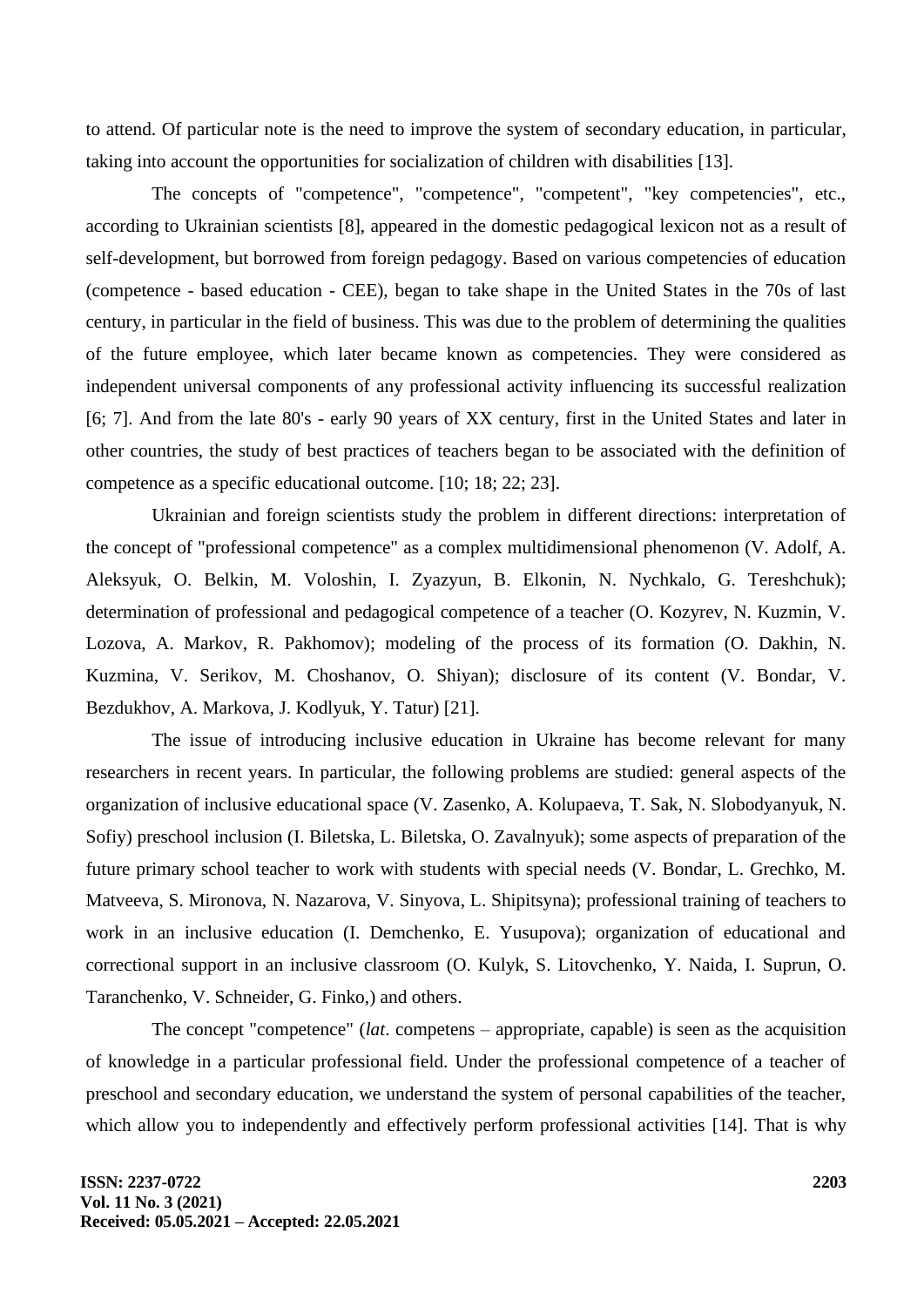the application of the acquired theoretical knowledge in practice is mandatory for the inclusive competence of the teacher in the preschool and general secondary education system .

We distinguish, in accordance with the definition of "competence", that the phenomenon we describe determines the level of professionalism of teachers in preschool and secondary education, and he in turn acquires the acquired competencies, which is the purpose of teacher training [2].

Professional competence of a special teacher in the field of inclusive education of children with special educational needs – a dynamic combination of knowledge, skills, thinking, attitudes, values, other personal qualities, which determines the ability of a specialist to successfully carry out professional activities in an inclusive educational environment; integrated concept, covering: worldview of the teacher as a basis for the development of all components of professionalism, deep awareness and practical skills in the field of inclusive education of children with special educational needs, developed professionally significant qualities [12].

The concept of "inclusion" is considered to be the process of increasing the degree of participation of all citizens in society (especially those who have certain disorders in psychological or physical terms); "Students with special needs" are students with mental or physical disabilities who need to take into account their characteristics in creating access to quality education [16].

It is important to note that the system of inclusive education is a modern trend, but it does not cancel the modern system of differentiated vocational education. Effective integration is possible only if the systems of vocational and inclusive education are constantly improved. The introduction of inclusive education should be carried out gradually, as appropriate socio-economic conditions are created, qualified teachers are trained and society's attitude towards children with disabilities changes [4; 9].

The goal of the modern education system is to ensure the availability of educational resources for preschool education and inclusive education. The formation and dissemination of a new philosophy of society continues – the creation of conditions for active participation in society, including people with various developmental disabilities, in accordance with international norms at the UN level. One of the difficult areas of deinstitutionalization of the education system is the inclusive education of children with special educational needs, the introduction of which is directly related to the level of inclusive competence of teachers of preschool and secondary schools [3].

In view of the above, it can be stated that the problem of implementing the paradigm of inclusive competence of teachers in the system of preschool and general secondary education is currently insufficiently studied. To solve this problem, it is necessary to coordinate the efforts of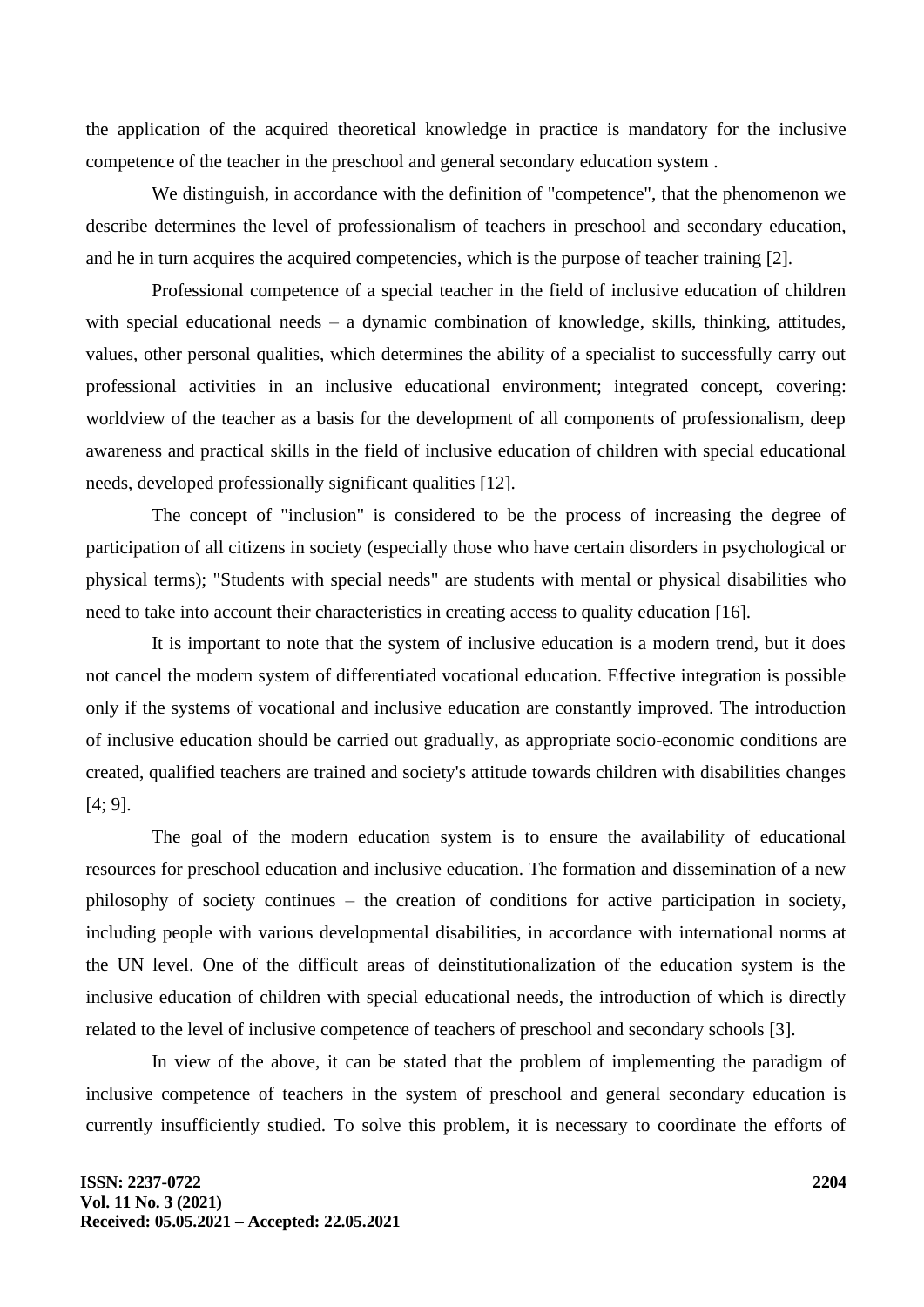representatives of various scientific groups, theorists and practitioners. The practice-oriented concept of the quality of professional training of future specialists in the field of preschool and inclusive education occupies an extremely important place in this today.

#### **2. Analysis of the Research and Publications**

The success and effectiveness of the formation of inclusive competence of the teacher in the system of preschool and secondary education is the formation of socio-psychological, pedagogical, organizational, logistical and other conditions. These factors must constantly interact with each other, ie create a certain system of teacher training.

Analyzing the inclusive competence of the teacher in the system of preschool and general education, it is worth noting some countries, such as: Great Britain, Israel and Japan.

In the United Kingdom, teacher education involves specialized training: the study of special subjects and courses and compulsory pedagogical practice. Pedagogical practice can be carried out on the basis of schools of industrial practice, which are created at the departments of pedagogical training and on the basis of ordinary schools. The content of teacher education in the UK is characterized by the integration of theoretical courses in pedagogy and psychology. In pedagogical educational institutions of the country, these educational disciplines, depending on their orientation, are combined into blocks: professional-pedagogical, special and general education. A separate structure is the section "Pedagogical practice" [1].

One of the leading directions in the development of Israeli pedagogical education is the integration of teaching with practical activities, which is reflected in the increase in time for pedagogical practice, the introduction of various forms of organization of pedagogical activities during training and postgraduate training. The progressive trend of this country is the implementation of responsibility for professional and pedagogical training of specialists of all departments of higher education, not just schools or pedagogical faculties [1].

An important component of the pedagogical training of Japanese teachers is continuity of education, which includes mandatory self-study in the process of professional activity. Continuing education in the workplace fully reflects Japan's cultural commitment to professional selfimprovement, and contains a response to unpredictable weaknesses in prior education. After all, more than two-thirds of Japanese teachers who agreed to the survey concluded that previous teacher training was insufficient. Studies conducted by prefectures and local education councils indicate the lack of requirements for teachers at the level of training in higher education. Therefore, the Ministry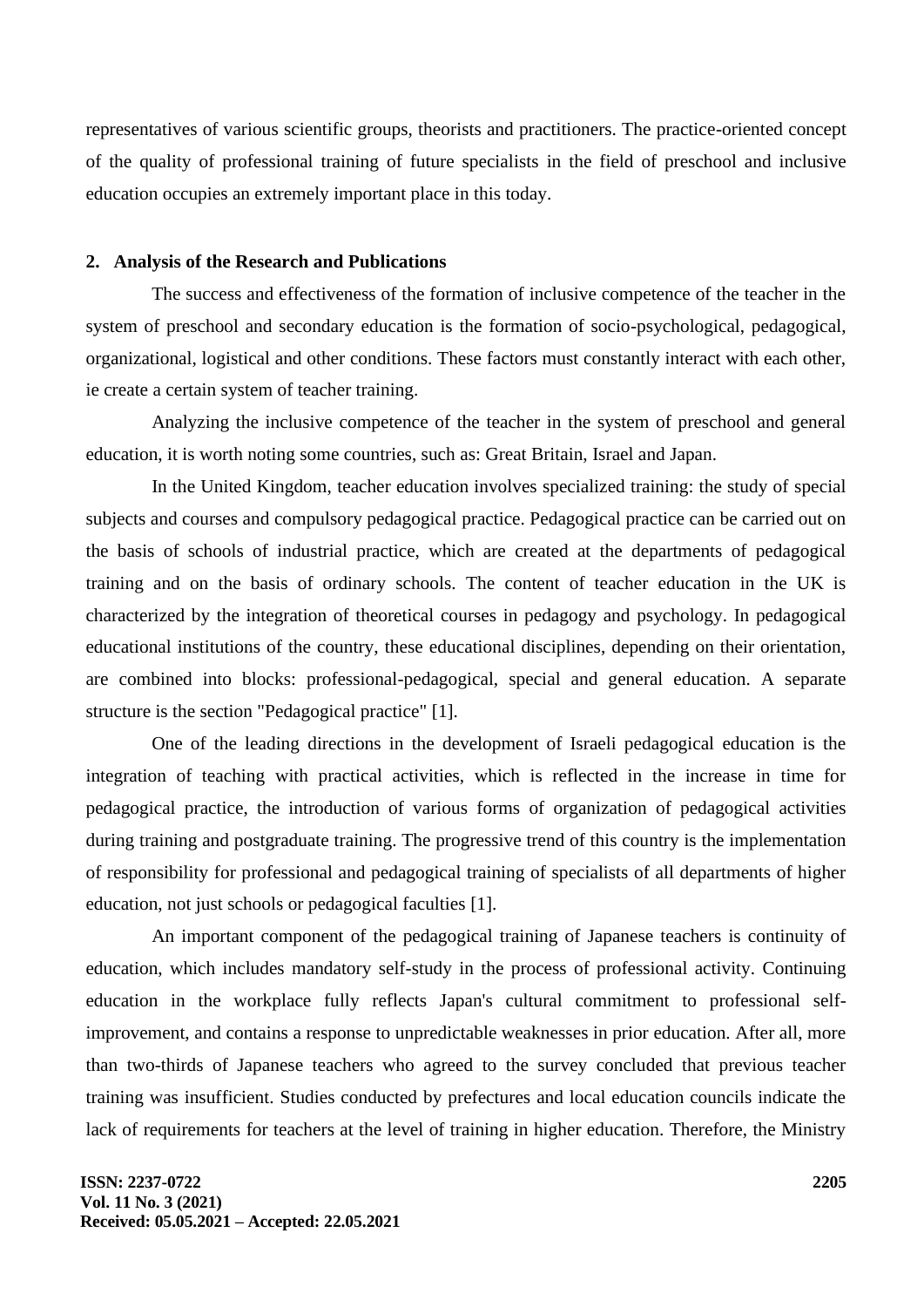of Education (Monbusho) requires a first-year teacher to complete at least 20 days of on-the-job training (practice) during that year.

Under the leadership of Monbusho, prefectures and municipal education departments of Japan, industrial training (practice) is carried out through the introduction of five forms: in school training; informal industrial training, which is carried out by teachers in research groups; trainings at the level of local education centers (prefectures or relevant municipal equivalents); training of Monbusho vice-directors and consultants in the national training center; annual training (for a period of two years) of several hundred teachers on the basis of three national enterprises and organizations established in 1978 to provide professional education for experienced teachers selected from all over the country [1].

Referring to international experience, it can be argued that teacher training acts in this context as a system of combining theory and practice, as inclusive competence is integrated, namely: combines professional knowledge, intellectual skills and abilities and ways to implement them in professional activities [22].

After analyzing the professional training of teachers in preschool and inclusive areas, we can conclude that under inclusive competence we consider a system of personality qualities that have a constant impact on each other. This influence is necessary for high-quality and successful professional pedagogical activity. We present inclusive competence as a way to master theoretical knowledge and apply it in practice. The analysis allows us to say that the inclusive competence of teachers is a system of scientific knowledge, intellectual and practical skills, personal qualities and formations. This system of knowledge with the help of motivation helps the teacher to achieve selfrealization, self-preservation and self-improvement.

The widespread introduction of inclusive education motivates the need to rethink the structure of professional competence to update its components.

#### **3. Methods**

The purpose of the article is to highlight and justify the importance of practical application of professional competence of a specialist in the field of preschool and inclusive education.

Objectives of the study:

**1)** to analyze modern spheres of professional education of future teachers in the system of preschool and inclusive education in Ukraine and abroad;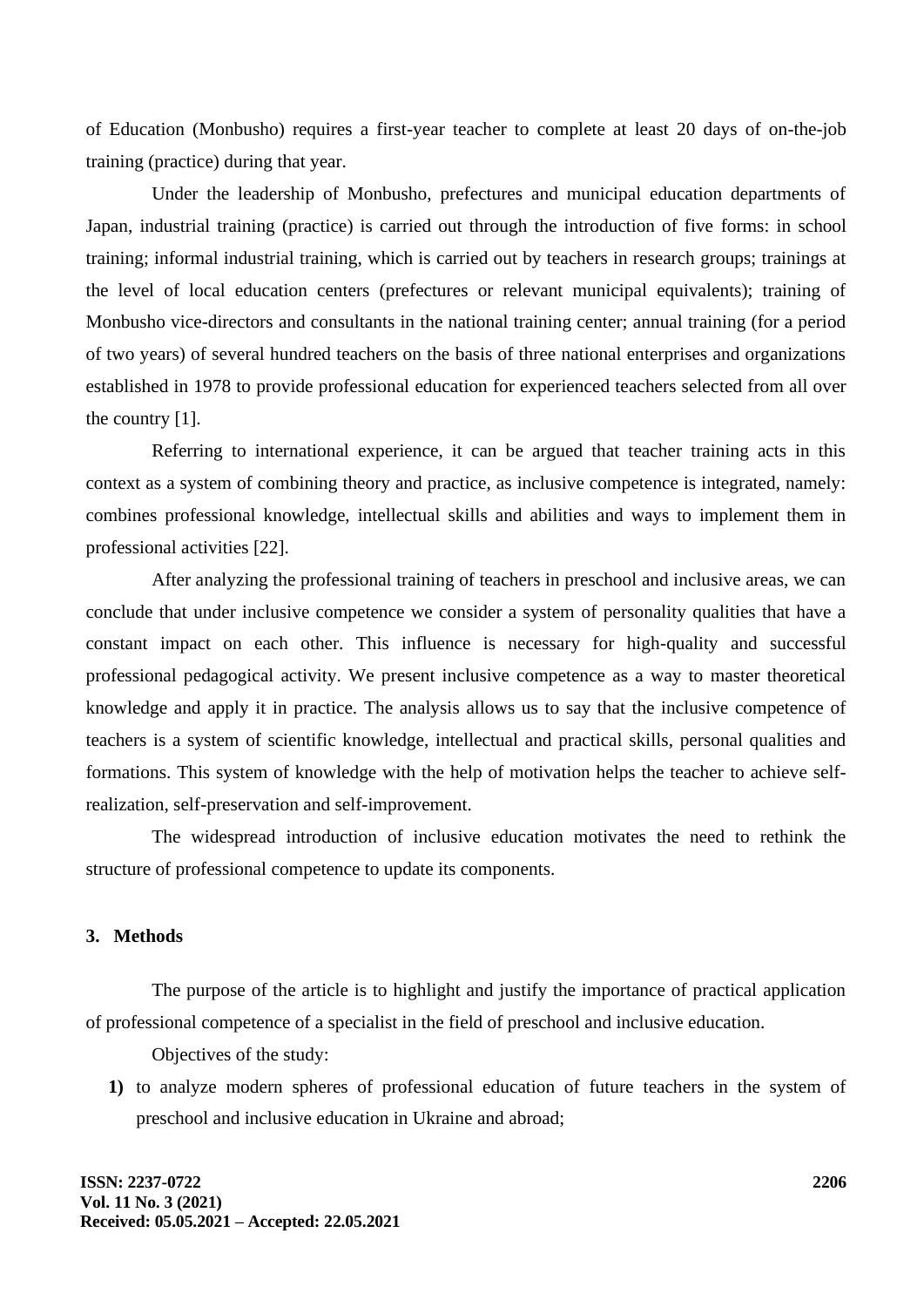- **2)** to reveal the importance of professional competence of a specialist in the field of preschool and inclusive education to suggest ways to optimize their professional education. To solve the tasks used general scientific methods:
- **1)** method of analysis and synthesis (in order to reveal the conceptual and categorical apparatus of research and scientific substantiation of modern professional education of future teachers in preschool and inclusive education);
- **2)** scientific abstraction, induction and deduction (during the generalization of domestic and foreign experience in the use of professional education of future teachers in preschool and inclusive education);
- **3)** abstract-logical (for theoretical generalization of research results and formulation of conclusions);
- **4)** systematization and differentiation, grouping, graphical expression of data.

## **4. Results Analysis**

The inclusive competence of a specialist in preschool and secondary education characterizes his ability to perform professional tasks on the basis of professional knowledge and skills that integrate with the development of personal professionally significant qualities, among which the leading is love for children, combined with demanding, empathy and communication (Belenka G., 2012).

The essence of the concept of "inclusive competence" is interpreted in the works of S. Maksimyuk, N. Moiseyuk, T. Pyatakova, I. Khafizullina, M. Tchaikovsky. Inclusive competence is interpreted as the level of knowledge and skills required to perform professional functions in an inclusive learning environment [11]; as the necessary amount of knowledge and skills embodied in the ability to perform professional functions, taking into account the special needs of young people with disabilities, and integrate them into the environment of the educational institution, creating conditions for development and [5]; as an integral characteristic of the teacher (teacher, assistant), which affects the ability to solve professional problems in an inclusive approach to education [17]. Inclusive competence contains a set of interrelated components: motivational, cognitive, operational, reflexive [15]. I. Hafizullina distinguishes in the structure of inclusive competence semantic components, qualified as the ability to understand the content of professional activity in inclusive education and functional components that characterize the functional area and appear as a set of skills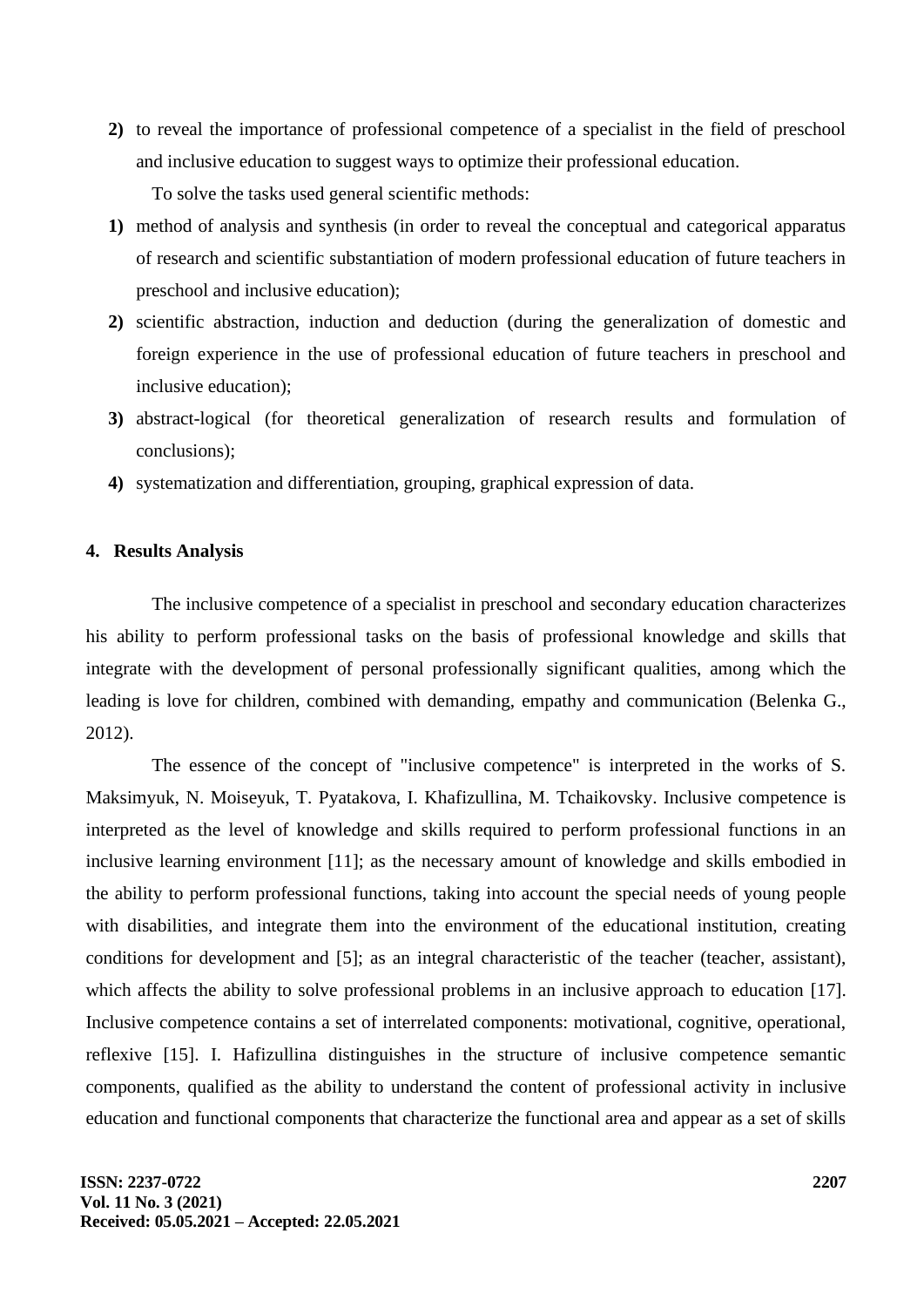that contribute to professional tasks in the educational process. Differentiate diagnostic, prognostic, constructive, organizational, communicative, technological, corrective and research skills [5]. The list of skills is not exhaustive and can be supplemented depending on the specific situation. To study the readiness of team members to implement inclusive education, criteria of inclusive competence are used, which reflect its content characteristics in terms of knowledge, skills and abilities in accordance with the characteristics of professional activity and degree of participation in inclusion [15].

Thus, the inclusive competence of a teacher in the system of preschool and general secondary education is a basic characteristic of his activity as a specialist. This characteristic consists of certain components, such as: includes both professional knowledge and practical skills.

Based on the above, we state that the inclusive competence of a specialist in the field of preschool and inclusive education is a complex system consisting of theoretical knowledge, practical skills and personal characteristics.

The study suggests that the main ways to form the inclusive competence of a specialist in the field of preschool and secondary education in the system of preschool and secondary education are relevant (Fig. 1).

## **Ways of forming inclusive competence of a specialist in the field of preschool and secondary education**

|  | <b>Higher Education</b>              | • key competencies<br>· basic and special<br>competencies |
|--|--------------------------------------|-----------------------------------------------------------|
|  | Professional and pedagogical culture | • Personal characteristics<br>• Experience                |
|  | Technological activities             | • Projective activity<br>• Innovative technologies        |
|  | Motivation and self-development      |                                                           |
|  |                                      |                                                           |

Figure 1 - Ways of forming inclusive competence of a specialist in the field of preschool and secondary education

*Source:* developed by the authors

**ISSN: 2237-0722 Vol. 11 No. 3 (2021) Received: 05.05.2021 – Accepted: 22.05.2021**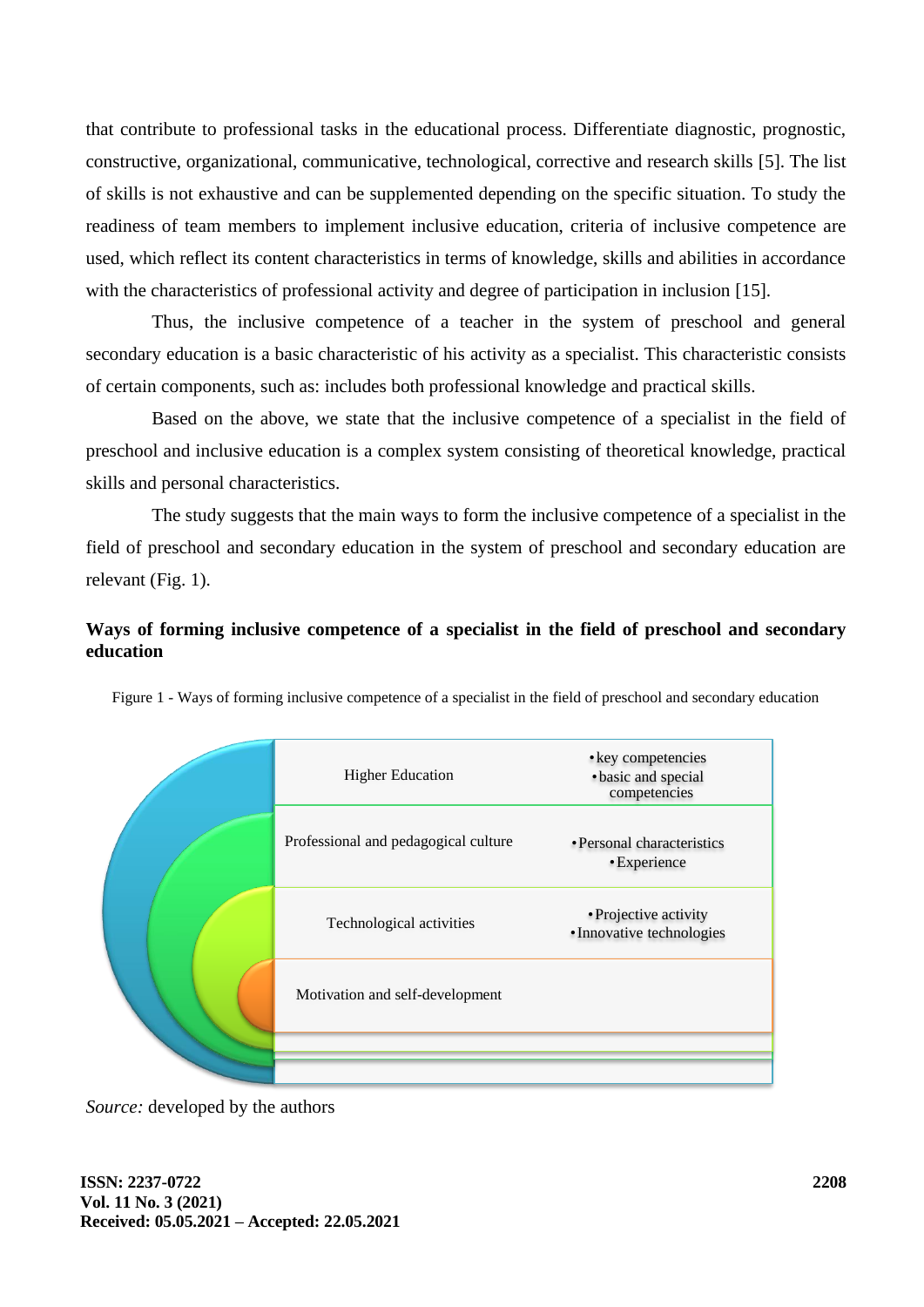The importance of inclusive competence of a specialist in the field of preschool and general secondary education is determined by its functions, such as: pedagogical self-determination (this is the choice of profession taking into account individual personality traits); self-motivation (teacher in the field of preschool and inclusive education influences himself, rejecting external motivation); selfrealization in pedagogical activity (professional knowledge, as basic teacher training, which consists of social, psychological-pedagogical, professional-special components); pedagogical selfrehabilitation (ability to help not only preschool children and children with disabilities, but also themselves).

Taking into account these functions in the process of forming the inclusive competence of a specialist in the field of preschool and general secondary education will ensure the successful solution of the goals and objectives of professional training of future teachers, in particular, the introduction of all its representatives.

### **5. Results and Discussions**

We consider it necessary to represent the main stages of formation of teacher's professional competence in the system of preschool and inclusive education. They are: adaptive-orientational, semantic-reflexive, practical-transformative (Belenka G., 2012).

Each of the stages has its own tasks and is characterized by the dominant cycles of interaction of all participants in the educational process, which are gradually becoming more complicated. At the first stage, methods of interaction are used, which ensure the introduction of the individual into educational activities, as well as the distribution of actions of the teacher and future teachers in the preschool and inclusive areas. In the second stage, the reproductive and teachersupported actions of students are used. On the third stage, self-regulatory, self-motivating and selforganizing actions. This construction of the educational process determines the gradual use of methods: from explanatory-illustrative, reproductive in the first stage to the methods of problem statement, partial search in the second and research in the third [20].

Our research allows us to pay attention to the components of inclusive competence of a specialist in the field of preschool and general education, which we have divided into three main blocks, such as: theoretical, practical and empirical (Table 1).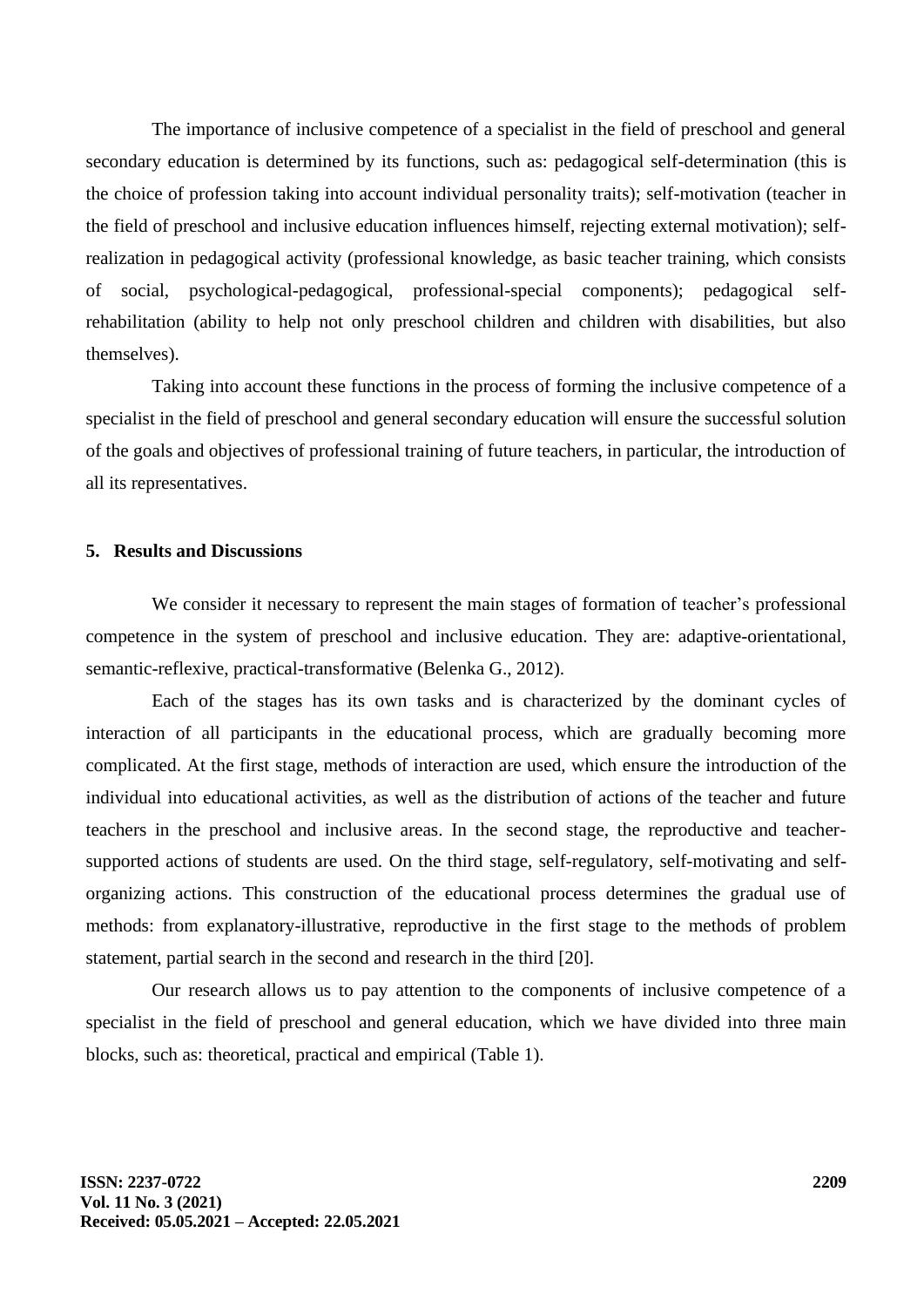| <b>Bloc</b>        | <b>Skills</b>                      | <b>Description</b>                                         |
|--------------------|------------------------------------|------------------------------------------------------------|
|                    | Pedagogical skills                 | consistent actions of the teacher, based on theoretical    |
|                    |                                    | knowledge;                                                 |
|                    |                                    | · ability to analyze pedagogical phenomena;                |
|                    | Analytical skills                  | · comprehend the role of a single element in a             |
|                    |                                    | single structure and interact with others;                 |
|                    |                                    | a clear imagination in the minds of teachers,              |
|                    |                                    | pedagogical forecasting of the results of their own        |
| <b>Theoretical</b> | Prognostic skills                  | pedagogical activities;                                    |
|                    |                                    | mastering prognostic methods;                              |
|                    |                                    | management of the pedagogical process;                     |
|                    |                                    | specification of the purposes of training and              |
|                    | Projective skills                  | education;                                                 |
|                    |                                    | their gradual implementation;                              |
|                    |                                    | teacher's assessment of their own pedagogical<br>$\bullet$ |
|                    | Reflexive skills                   | activities;                                                |
|                    |                                    | analysis of own actions;                                   |
|                    | Organizational skills              | involvement of children in various activities and          |
|                    |                                    | organization of collective activities;                     |
|                    |                                    | attracting children's attention and developing their       |
|                    | Mobilization skills                | sustainable interests in education, work and other         |
|                    |                                    | activities;                                                |
|                    |                                    | related to the direct presentation of educational          |
| <b>Practical</b>   | <b>Information</b> skills          | information, with the methods of its receipt and           |
|                    |                                    | processing;                                                |
|                    |                                    | formation of moral and value attitudes and                 |
|                    |                                    | scientific worldview in children;                          |
|                    | Orienteering skills                | organization of joint creative activity, which             |
|                    |                                    | develops socially significant qualities of each child      |
|                    |                                    | and teacher;                                               |
| <b>Empirical</b>   | Developmental skills               | development of individual students and the class as a      |
|                    |                                    | whole;                                                     |
|                    | <b>Communication skills</b>        | communication skills (verbal) and skills and abilities     |
|                    |                                    | of pedagogical techniques;                                 |
| 1                  | $\boldsymbol{2}$                   | 3                                                          |
|                    |                                    | help to understand others (students, teachers,             |
|                    |                                    | parents);                                                  |
|                    |                                    | understanding the child's individuality;                   |
|                    | Perceptual skills                  | determination of its value orientations, which             |
|                    |                                    | are expressed in the ideals, needs, interests of the       |
|                    |                                    | child;                                                     |
|                    | <b>Skills</b><br>pedagogical<br>of | distribution of attention and support to each child and    |
|                    | communication                      | the whole team;                                            |

Table 1 - Components of inclusive competence of a specialist in the field of preschool and general education

*Source:* developed by the authors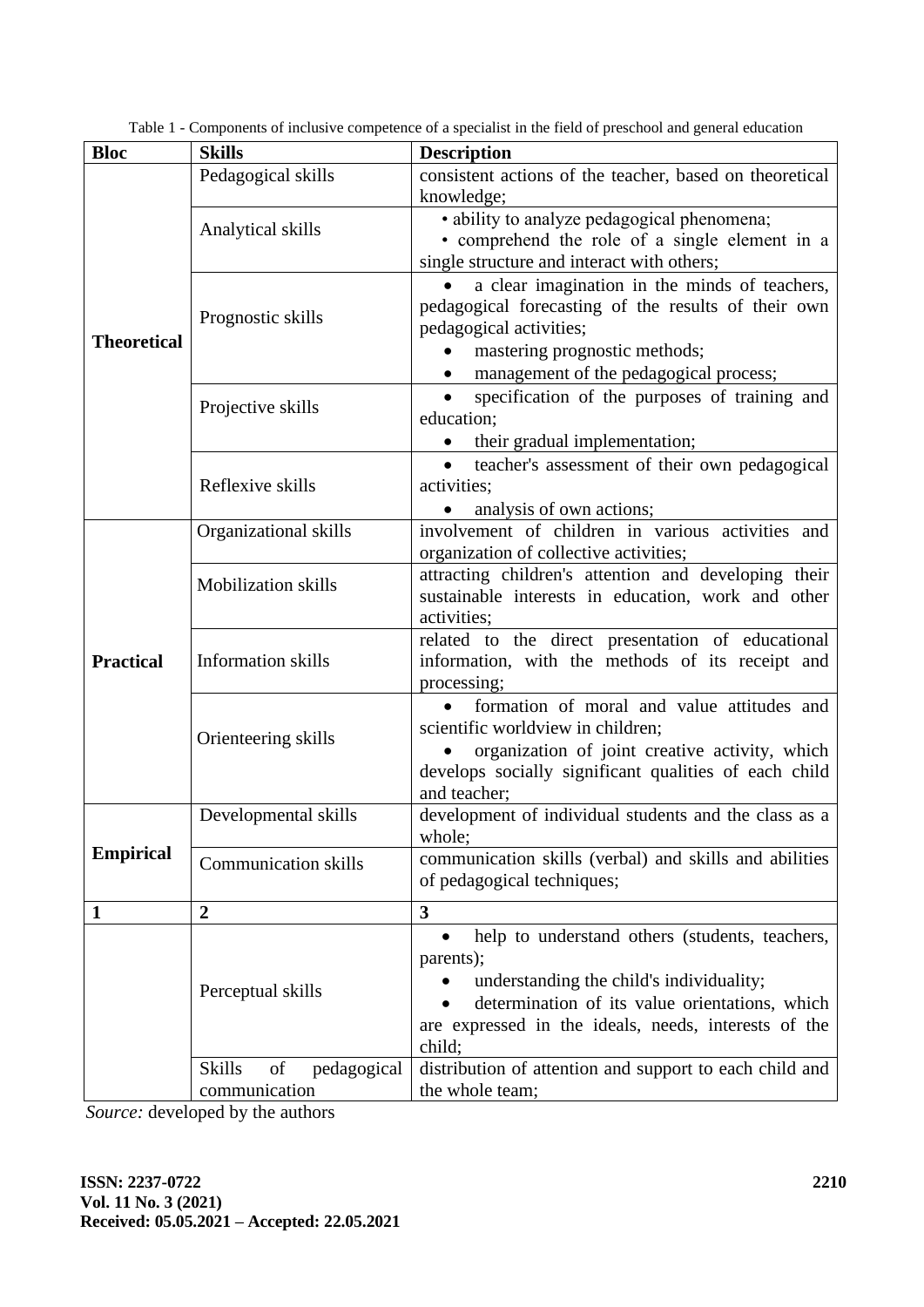Given the above, we emphasize the content of practical inclusive competence of teachers in the system of preschool and general education, which is implemented in subject skills, ie in their own pedagogical activities, which must be observed and must be analyzed.

The practical implementation of the paradigm of inclusive competence of the teacher in the system of preschool and general secondary education is associated with high-quality theoretical training of the educational process. For the successful practical implementation of the inclusive competence of the teacher in the system we study requires deep, theoretical knowledge in the specialty and the presence of interdisciplinary knowledge in related sciences, such as psychology, methodology, medicine and more.

The system of pedagogical education in Ukraine in different years during the century formed and reflected the real processes that took place in the state, society as a whole. Professional training of teachers in the fields of preschool and general secondary education involves the constant work of institutions of higher pedagogical education on the formation of inclusive competence in students. By the constant work of institutions of higher pedagogical education, we mean the constant influence of external and internal factors. External factors include, such as: political, social, economic, cultural; the internal factors include the system of professional training in a pedagogical institution of higher education.

Thus, the practical implementation of the paradigm of inclusive teacher competence in the system of preschool and secondary education is an important topic of science and modern society. At different periods of development of pedagogical science and society as a whole, this problem has always been relevant in both theoretical and practical terms. The development of inclusive competence of teachers will help to solve the problems of preschool and general educational institutions, such as: inability to work in an inclusive educational environment; lack of proper level of professional training of teachers; community unwillingness to integrate children with special needs into preschool and general education institutions.

## **6. Conclusions**

The study revealed that the essence of inclusive competence of a specialist in the field of preschool and secondary education is a system of content-pedagogical and organizational-methodical measures in higher education institutions. The effectiveness of this process is measured by the level of readiness of the future specialist for professional pedagogical activity in the inclusive sphere.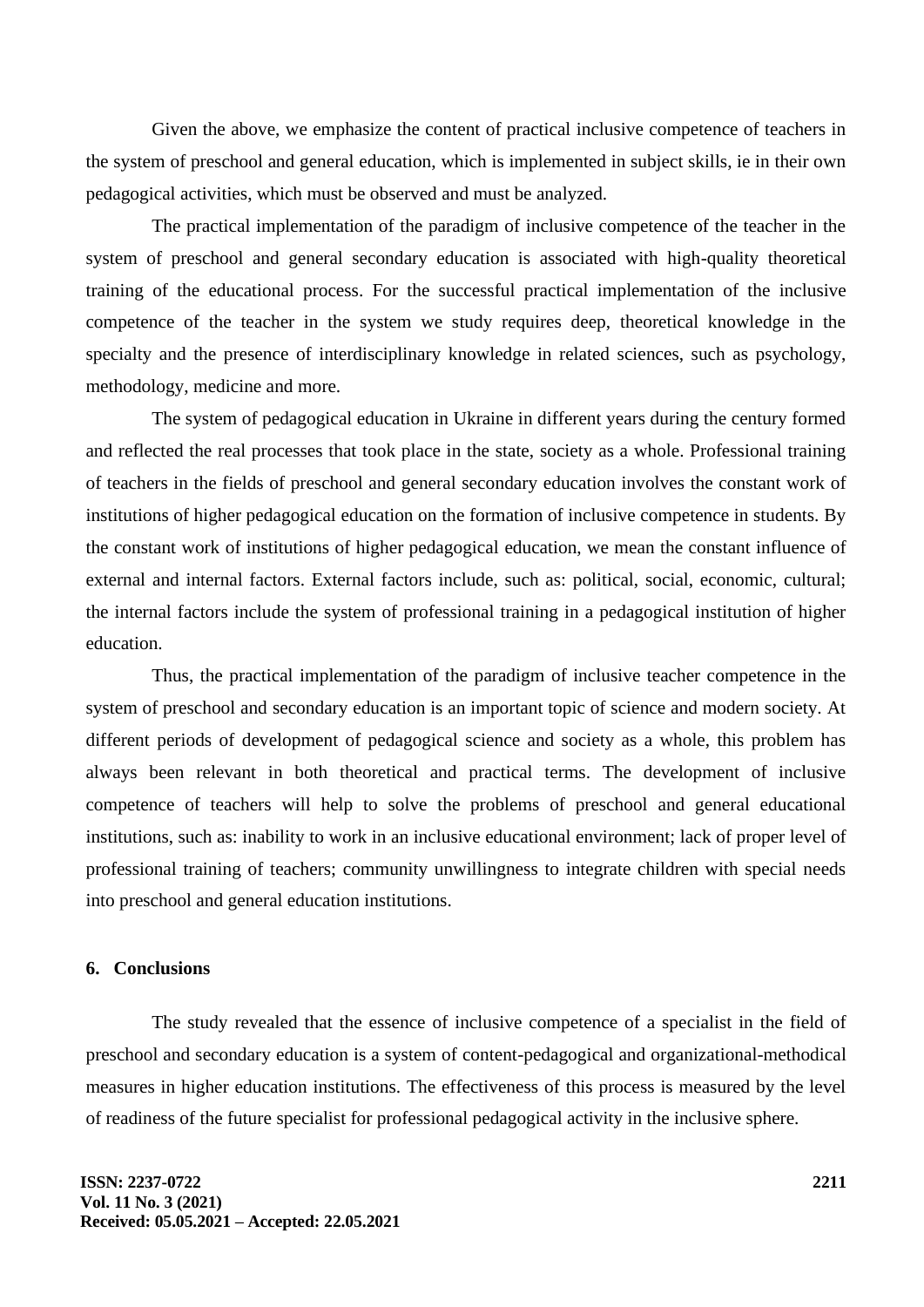The analysis of scientific sources testified to the existence of unequal definitions of the essence of the concept of inclusive competence of a teacher in the system of preschool and general secondary education. This allows you to expand and deepen your understanding of the phenomenon under study. In addition, to characterize the practical component of inclusive teacher competence in the system of preschool and secondary education, the competence approach is widely used [19].

Analysis of modern inclusive education of future teachers in the system of preschool and general education in Ukraine and abroad suggests that the importance of practical implementation of inclusive competence of teachers in the system of preschool and secondary education. And so the main areas of implementation of this paradigm are the mastery of various sets of methodological, psychological, pedagogical and methodological skills. In turn, the acquired skills can be formed only through the involvement of specialists in the field of preschool and inclusive education in practical pedagogical activities aimed at increasing the level of their professional readiness for pedagogical activities.

The implementation of the practical paradigm of inclusive teacher competence in the system of preschool and general secondary education causes a contradiction between the requirements of modern society for preschool teachers and teachers in the system of inclusive education, and the quality of his pedagogical training in ZVO, which is formed by inclusive competence. The solution of this contradiction highlights the need for scientifically sound changes in the strategy and structure of pedagogical training and professional experience, in particular, the search for new content, innovative methods, forms and technologies of teaching in preschool and inclusive education.

Given the contradictions, it is important to identify ways to optimize the inclusive education of specialists in the field of preschool and inclusive education, such as: going beyond the traditional system of professional knowledge; intensification of practical-activity orientation of training; tracking the requirements of society to the modern teacher of preschool and inclusive education; the presence of constant self-motivation of the teacher to professional activity; possession of technology of selfpresentation of personal achievements; ensuring the transition from the didactic stage of selfdetermination to the stage of professional self-realization in various pedagogical situations, etc.

The subject of further research is the study of the structure of inclusive competence of future teachers in the educational environment of higher education; outlining ways to train future teachers to achieve effective implementation of inclusive education in preschool and general education environment.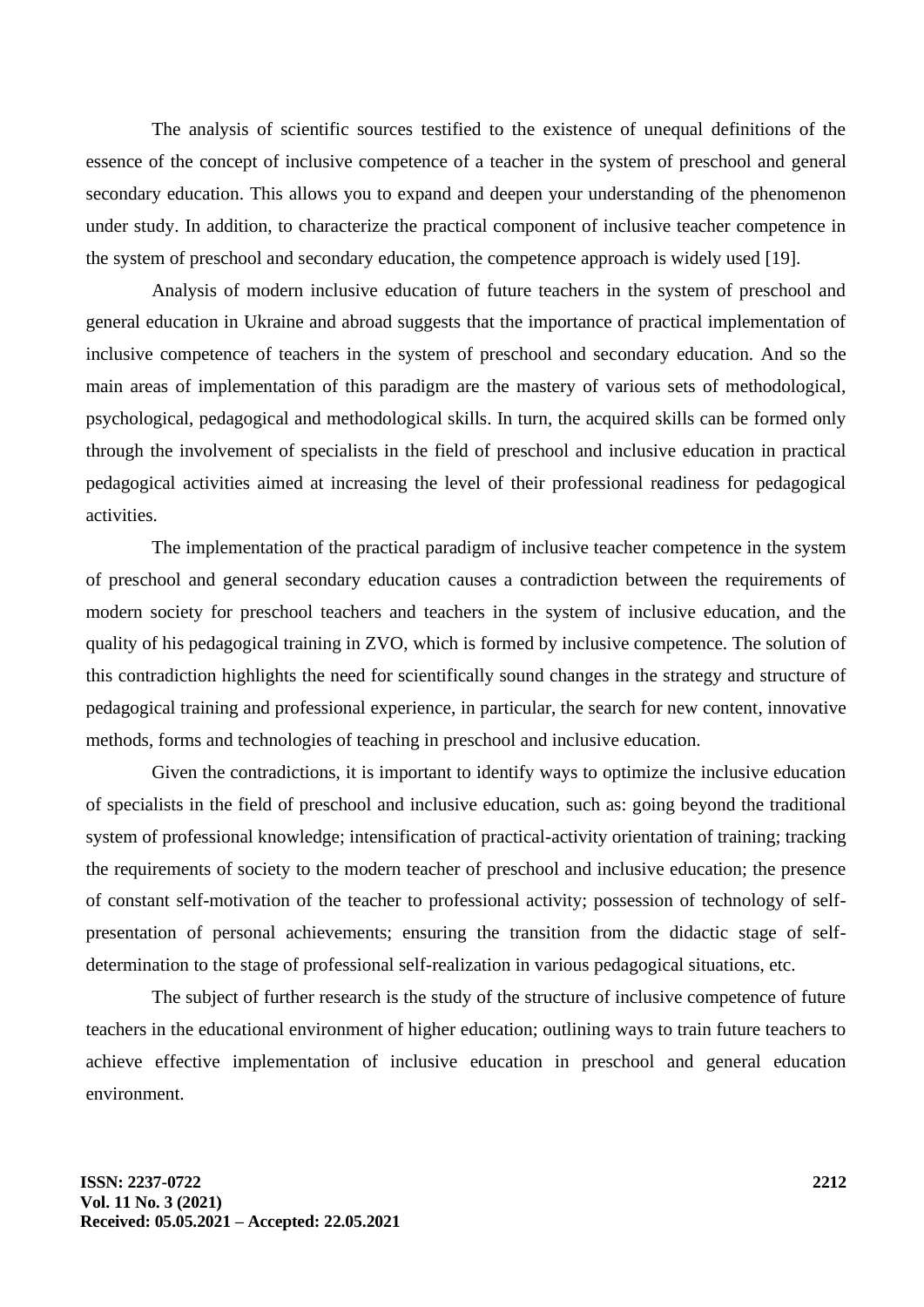## **References**

Bakhmat, N. (2015). Practical training of primary school teachers in terms of innovative educational environment. *Collection of scientific works,* Issue 18, 2015, P. 23-30

Bakhov I., Boichenko E., et al. (2020) Conditions for development of the socio-cultural level of personality in today's Ukrainian society. *Journal of Advanced Research in Dynamical and Control Systems,* 12, (04), 1668-1676 DOI: [10.5373/JARDCS/V12SP4/20201648](http://doi.org/10.5373/JARDCS/V12SP4/20201648)

Bakhov, I., et al. (2019). Ukrainian Youth and Scholars in International Academic Mobility: Resources and Opportunities to Self-Realize. *Journal of History Culture and Art Research*, 8(3), 138-149. doi:http://dx.doi.org/10.7596/taksad.v8i3.2202

Beregova, M. (2019). Didactic and pedagogical preparation of future correctional teachers to work in an inclusive space. [Text]: dys. ... doc. ped. nauk: 13.00.03 / Beregova Maria Ihorivna; Mykolayiv National University named after VO Sukhomlinsky. MP Drahomanov National Pedagogical University, Kyiv, 2019, 235

Hafizullina, I. N. (2008). Formation of inclusive competence of future teachers in the process of professional training: author's ref. dis. on soisk. scientific Ph.D. ped. Science: special. 13.00.08 "Theory and methods of professional education" / IN Hafizullina. Astrakhan, 2008, 19 p

Hutmache, Walo (1996). Key competencies for Europe.Report of the Symposium Berne, Switzerland, March, 1996, P. 25-30

Khutorskoy, A.V. (2003). Key competencies as a component of the personality-oriented paradigm of education. *Public Education*, 2003, №2, pp. 58 - 64.

Kobernik, O.M. (2008). Competence approach in technological education. *Problems of labor and vocational training: Coll. Science. pr.*, 2008, No. 12. P. 9 - 16.

Lopukhina, T. V. (2009). Formation of professional consciousness of the future teacher in the course of studying of professional disciplines: the dissertation author's abstract on competition of a scientific degree of the candidate of pedagogical sciences: 13.00.04 / Lopukhina Tetyana Vyacheslavovna; Luhansk National University named after T. Shevchenko, 2009.

Lozova, V. I. (2002) Formation of pedagogical competence of teachers of higher educational institutions. *Pedagogical training of teachers of higher educational institutions.* Kharkiv: OVS, 2002, 164 p.

Maksimyuk, С. P. (2005). Pedagogy. Tutorial. Kyiv, 2005, 667p.

Martinchuk, O. (2019). Theory and practice of training specialists in special education for professional activities in an inclusive educational environment. [Text]: dys. ... doc. ped. nauk: 13.00.03 / Martynchuk Olena Valeriivna; Mykola Yarmachenko Institute of Special Pedagogy and Psychology of the National Academy of Pedagogical Sciences of Ukraine. Kyiv, 2019, 614p.

Mielkov, Y., Bakhov, I., (2021). Higher education strategies for the 21st century: philosophical foundations and the humanist approach. Revista Tempos e Espaços em Educação, 14(33), e15524.